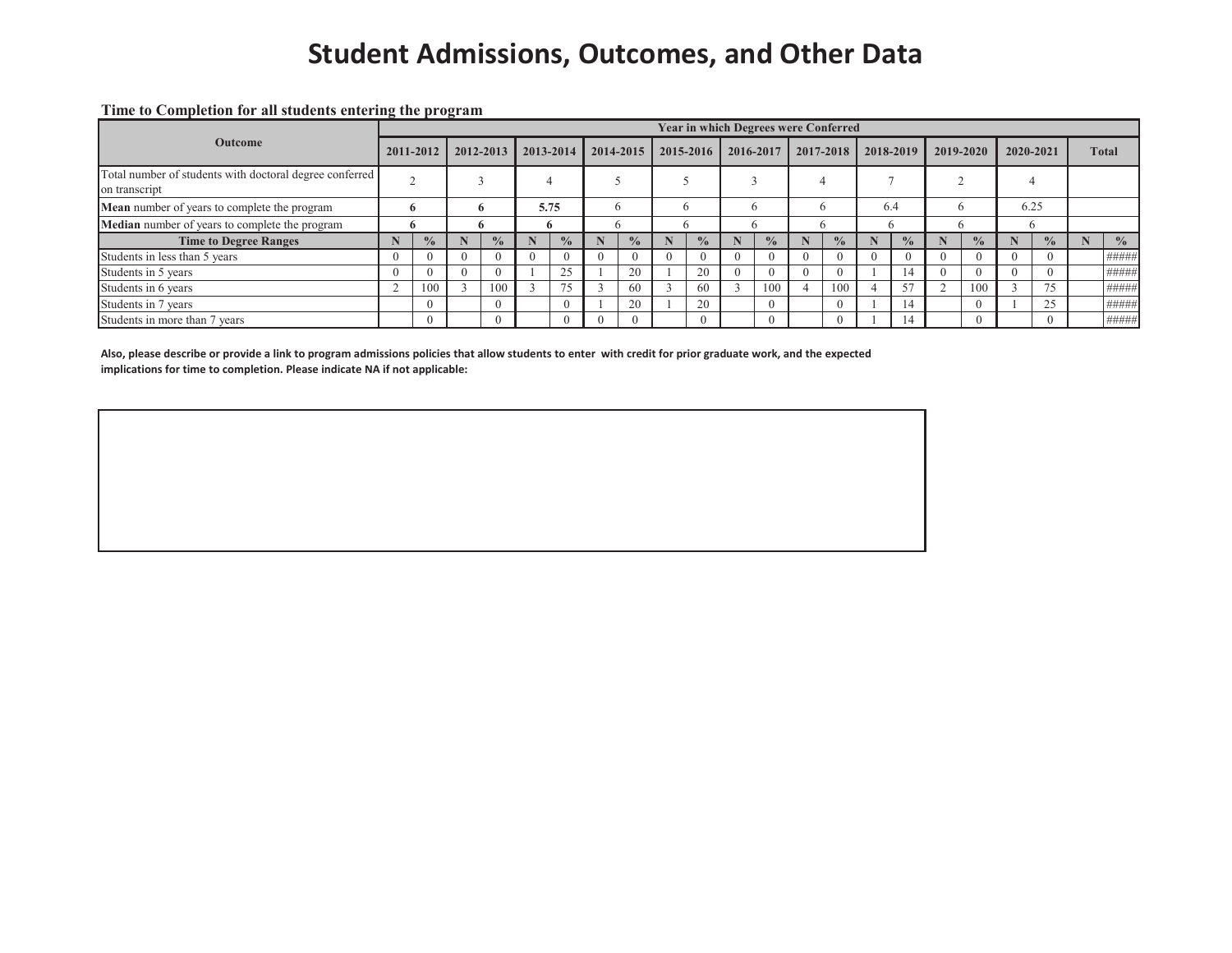## **Attrition**

|                                                                                          |                |                          |                |                  |             |                  |           |                          |           |                          |                | <b>Year of First Enrollment</b> |           |                          |           |                          |                |               |                |               |
|------------------------------------------------------------------------------------------|----------------|--------------------------|----------------|------------------|-------------|------------------|-----------|--------------------------|-----------|--------------------------|----------------|---------------------------------|-----------|--------------------------|-----------|--------------------------|----------------|---------------|----------------|---------------|
| Variable                                                                                 | 2011-2012      |                          | 2012-2013      |                  | 2013-2014   |                  | 2014-2015 |                          | 2015-2016 |                          | 2016-2017      |                                 | 2017-2018 |                          | 2018-2019 |                          | 2019-2020      |               | 2020-2021      |               |
|                                                                                          |                | $\frac{0}{0}$            | N              | $\frac{0}{0}$    | $\mathbf N$ | $\frac{0}{0}$    | N         | $\frac{0}{0}$            | N         | $\frac{0}{0}$            | N              | $\frac{0}{0}$                   | N         | $\frac{0}{0}$            | N         | $\frac{0}{0}$            | N              | $\frac{0}{0}$ | Ñ              | $\frac{0}{0}$ |
| Students for whom this is the<br>year of first enrollment (i.e.<br>new students)         | $\overline{4}$ | $\overline{\phantom{a}}$ | $\overline{ }$ | $\sim$           | 5           | $\sim$           | 5         | $\overline{\phantom{a}}$ | 5         | $\overline{\phantom{a}}$ | 5              | $\overline{\phantom{a}}$        |           | $\overline{\phantom{a}}$ | 6         | $\overline{\phantom{a}}$ | 4              | -             | 4              |               |
| Students whose doctoral<br>degrees were conferred on their<br>transcripts                | $\overline{4}$ | 100                      | $\tau$         | 100              | 5           | 100              | 5         | 100                      | 5         | 100                      | $\overline{0}$ | $\boldsymbol{0}$                | $\theta$  | $\boldsymbol{0}$         | $\theta$  | $\theta$                 | $\overline{0}$ |               | $\theta$       |               |
| Students still enrolled in<br>program                                                    | $\theta$       | $\theta$                 | $\Omega$       | $\boldsymbol{0}$ | $\theta$    | $\boldsymbol{0}$ | $\theta$  | $\boldsymbol{0}$         | $\theta$  | $\overline{0}$           | 5              | 100                             |           | 100                      | 5         | 83                       | $\overline{4}$ | 100           | $\overline{4}$ | 100           |
| Students no longer enrolled for<br>any reason other than conferral<br>of doctoral degree | $\theta$       | $\theta$                 | $\Omega$       | $\theta$         | $\Omega$    | $\theta$         | $\theta$  | $\theta$                 | $\theta$  | $\theta$                 | $\theta$       | $\theta$                        | $\theta$  | $\theta$                 |           | 17                       | $\theta$       |               | $\theta$       |               |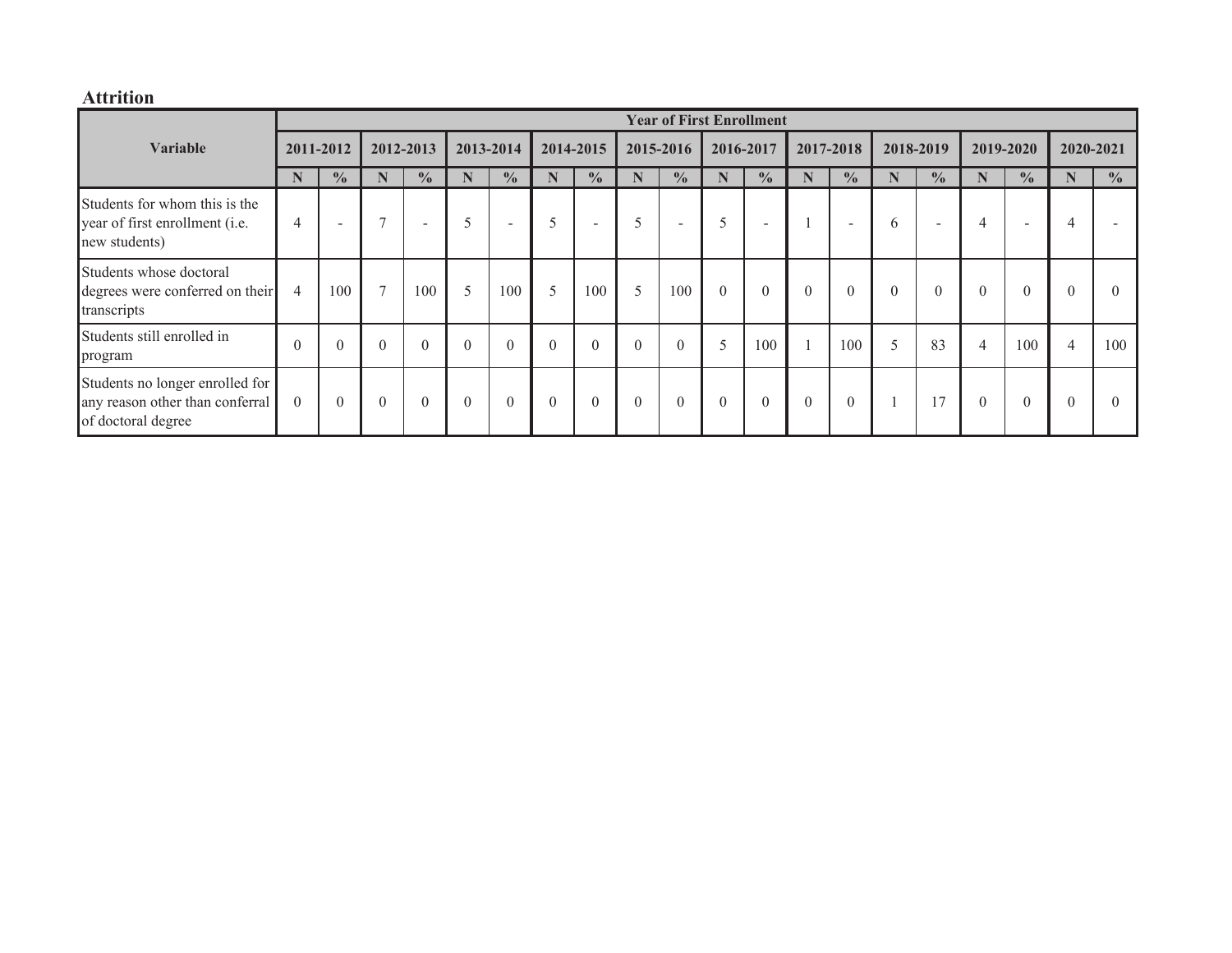## **Licensure**

| <b>Outcome</b>                                                       | 2011-2021 |  |  |  |  |
|----------------------------------------------------------------------|-----------|--|--|--|--|
| The total number of program graduates (doctoral degrees conferred on | 44        |  |  |  |  |
| transcript) between 2 and 10 years ago                               |           |  |  |  |  |
| The number of these graduates (between 2 and 10 years ago) who       | 34        |  |  |  |  |
| became licensed psychologists in the past 10 years                   |           |  |  |  |  |
| Licensure percentage                                                 | 77%       |  |  |  |  |